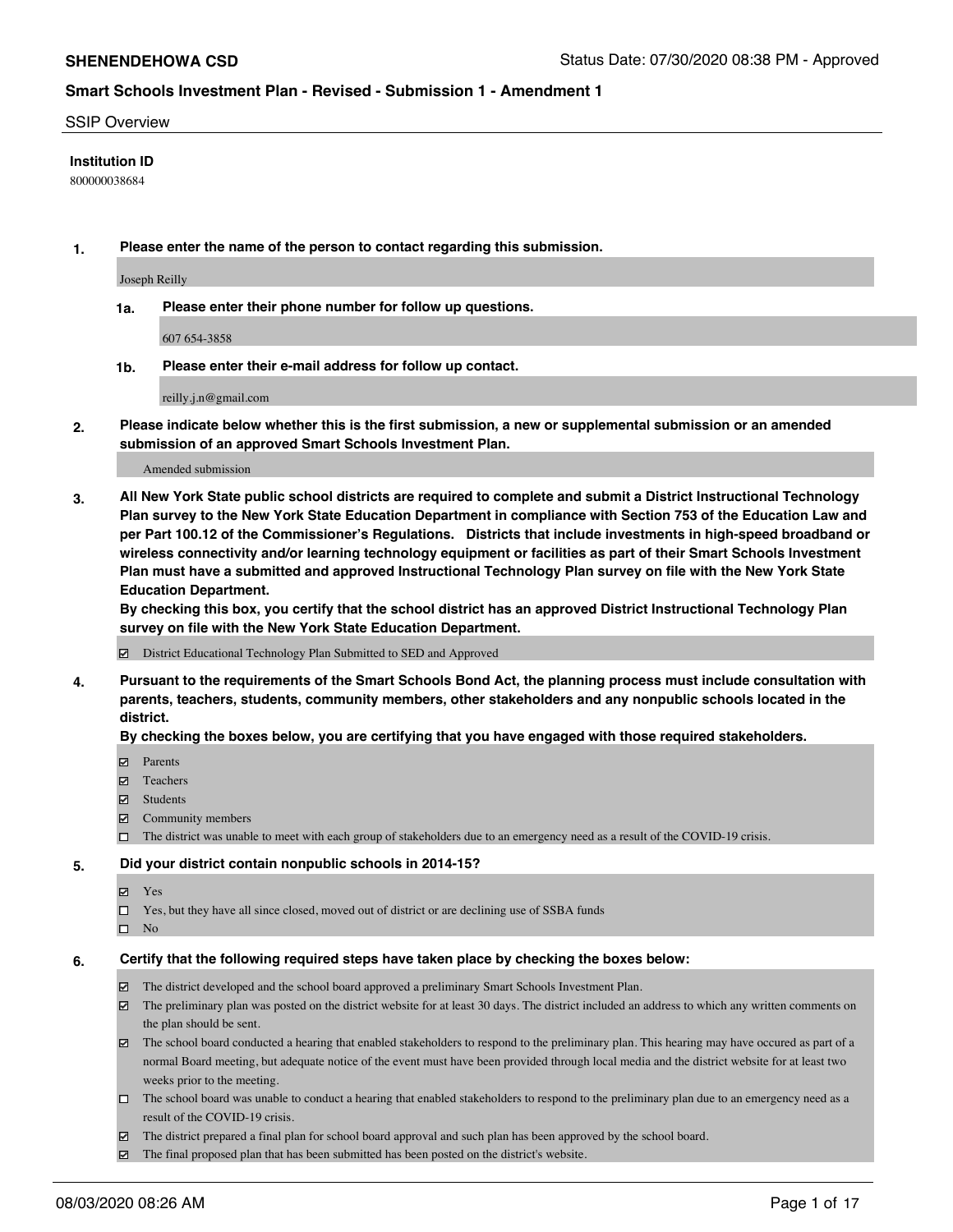SSIP Overview

**6a. Please upload the proposed Smart Schools Investment Plan (SSIP) that was posted on the district's website, along with any supporting materials. Note that this should be different than your recently submitted Educational Technology Survey. The Final SSIP, as approved by the School Board, should also be posted on the website and remain there during the course of the projects contained therein.**

Shen-SSBA-Presentation-3-2018-2.pdf

**6b. Enter the webpage address where the final Smart Schools Investment Plan is posted. The Plan should remain posted for the life of the included projects.**

https://www.shenet.org/wp-content/uploads/2020/07/Shen-SSBA-Presentation-3-2018-2.pdf

**7. Please enter an estimate of the total number of students and staff that will benefit from this Smart Schools Investment Plan based on the cumulative projects submitted to date.**

1,100

**8. An LEA/School District may partner with one or more other LEA/School Districts to form a consortium to pool Smart Schools Bond Act funds for a project that meets all other Smart School Bond Act requirements. Each school district participating in the consortium will need to file an approved Smart Schools Investment Plan for the project and submit a signed Memorandum of Understanding that sets forth the details of the consortium including the roles of each respective district.**

 $\Box$  The district plans to participate in a consortium to partner with other school district(s) to implement a Smart Schools project.

## **9. Please enter the name and 6-digit SED Code for each LEA/School District participating in the Consortium.**

| Partner LEA/District | <b>ISED BEDS Code</b> |
|----------------------|-----------------------|
| (No Response)        | (No Response)         |

## **10. Please upload a signed Memorandum of Understanding with all of the participating Consortium partners.**

(No Response)

## **11. Your district's Smart Schools Bond Act Allocation is:**

\$3,926,194

## **12. Final 2014-15 BEDS Enrollment to calculate Nonpublic Sharing Requirement**

|            | Public Enrollment | Nonpublic Enrollment | Total Enrollment | I Nonpublic Percentage |
|------------|-------------------|----------------------|------------------|------------------------|
| Enrollment | 9.803             | 192                  | 9.995.00         | .92                    |

**13. This table compares each category budget total, as entered in that category's page, to the total expenditures listed in the category's expenditure table. Any discrepancies between the two must be resolved before submission.**

|                                          | Sub-Allocations | <b>Expenditure Totals</b> | <b>Difference</b> |
|------------------------------------------|-----------------|---------------------------|-------------------|
| <b>School Connectivity</b>               | 18,700.00       | 18.700.00                 | 0.00              |
| Connectivity Projects for<br>Communities | 0.00            | 0.00                      | 0.00              |
| Classroom Technology                     | 272,300.00      | 272,300.00                | 0.00              |
| Pre-Kindergarten Classrooms              | 0.00            | 0.00                      | 0.00              |
| Replace Transportable<br>Classrooms      | 0.00            | 0.00                      | 0.00              |
| <b>High-Tech Security Features</b>       | 0.00            | 0.00                      | 0.00              |
| Nonpublic Loan                           | 5,699.48        | 5.699.48                  | $-0.00$           |
| Totals:                                  |                 |                           |                   |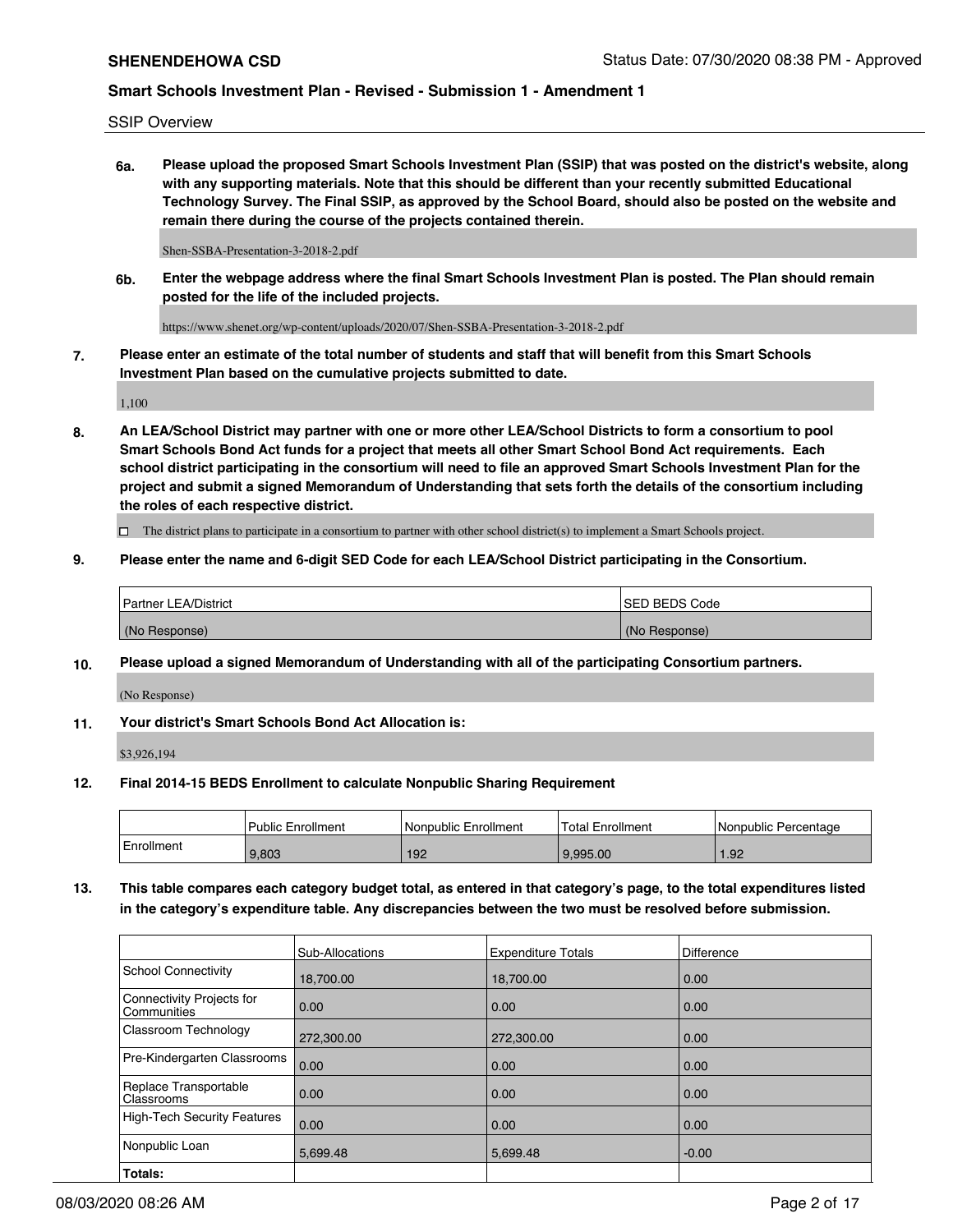SSIP Overview

| <b>Sub-Allocations</b> | Totals<br>i Expenditure | <b>Difference</b> |
|------------------------|-------------------------|-------------------|
| 296,699                | 296.699                 | -0                |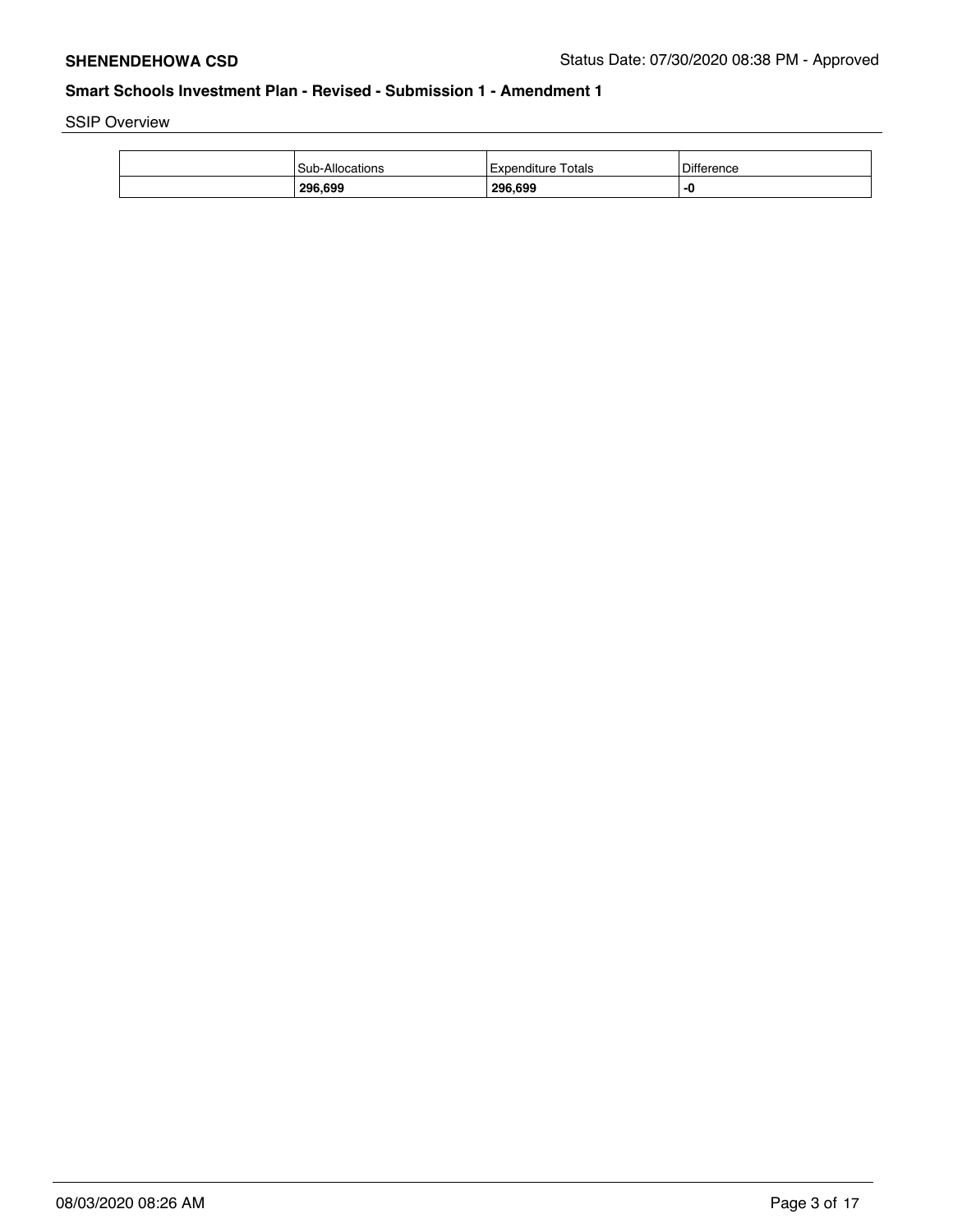School Connectivity

- **1. In order for students and faculty to receive the maximum benefit from the technology made available under the Smart Schools Bond Act, their school buildings must possess sufficient connectivity infrastructure to ensure that devices can be used during the school day. Smart Schools Investment Plans must demonstrate that:**
	- **• sufficient infrastructure that meets the Federal Communications Commission's 100 Mbps per 1,000 students standard currently exists in the buildings where new devices will be deployed, or**
	- **• is a planned use of a portion of Smart Schools Bond Act funds, or**
	- **• is under development through another funding source.**

**Smart Schools Bond Act funds used for technology infrastructure or classroom technology investments must increase the number of school buildings that meet or exceed the minimum speed standard of 100 Mbps per 1,000 students and staff within 12 months. This standard may be met on either a contracted 24/7 firm service or a "burstable" capability. If the standard is met under the burstable criteria, it must be:**

**1. Specifically codified in a service contract with a provider, and**

**2. Guaranteed to be available to all students and devices as needed, particularly during periods of high demand, such as computer-based testing (CBT) periods.**

**Please describe how your district already meets or is planning to meet this standard within 12 months of plan submission.**

(No Response)

**1a. If a district believes that it will be impossible to meet this standard within 12 months, it may apply for a waiver of this requirement, as described on the Smart Schools website. The waiver must be filed and approved by SED prior to submitting this survey.**

 $\Box$  By checking this box, you are certifying that the school district has an approved waiver of this requirement on file with the New York State Education Department.

**2. Connectivity Speed Calculator (Required). If the district currently meets the required speed, enter "Currently Met" in the last box: Expected Date When Required Speed Will be Met.**

|                  | l Number of   | Required Speed | Current Speed in | Expected Speed  | <b>Expected Date</b>                    |
|------------------|---------------|----------------|------------------|-----------------|-----------------------------------------|
|                  | Students      | l in Mbps      | Mbps             | Ito be Attained | When Required                           |
|                  |               |                |                  |                 | l Within 12 Months ISpeed Will be Met l |
| Calculated Speed | (No Response) | 0.00           | (No Response)    | (No Response)   | l (No Response)                         |

## **3. Describe how you intend to use Smart Schools Bond Act funds for high-speed broadband and/or wireless connectivity projects in school buildings.**

Shenendehowa reviews the academic program on an ongoing basis with their network specialists and their educational leadership. This year they identified multiple classrooms that are currently serviced by wifi but require upgrades to their access points. This plan will purchase the wifi access points to upgrade these classrooms.

**4. Describe the linkage between the district's District Instructional Technology Plan and how the proposed projects will improve teaching and learning. (There should be a link between your response to this question and your responses to Question 1 in Section IV - NYSED Initiatives Alignment: "Explain how the district use of instructional technology will serve as a part of a comprehensive and sustained effort to support rigorous academic standards attainment and performance improvement for students."** 

**Your answer should also align with your answers to the questions in Section II - Strategic Technology Planning and the associated Action Steps in Section III - Action Plan.)**

(No Response)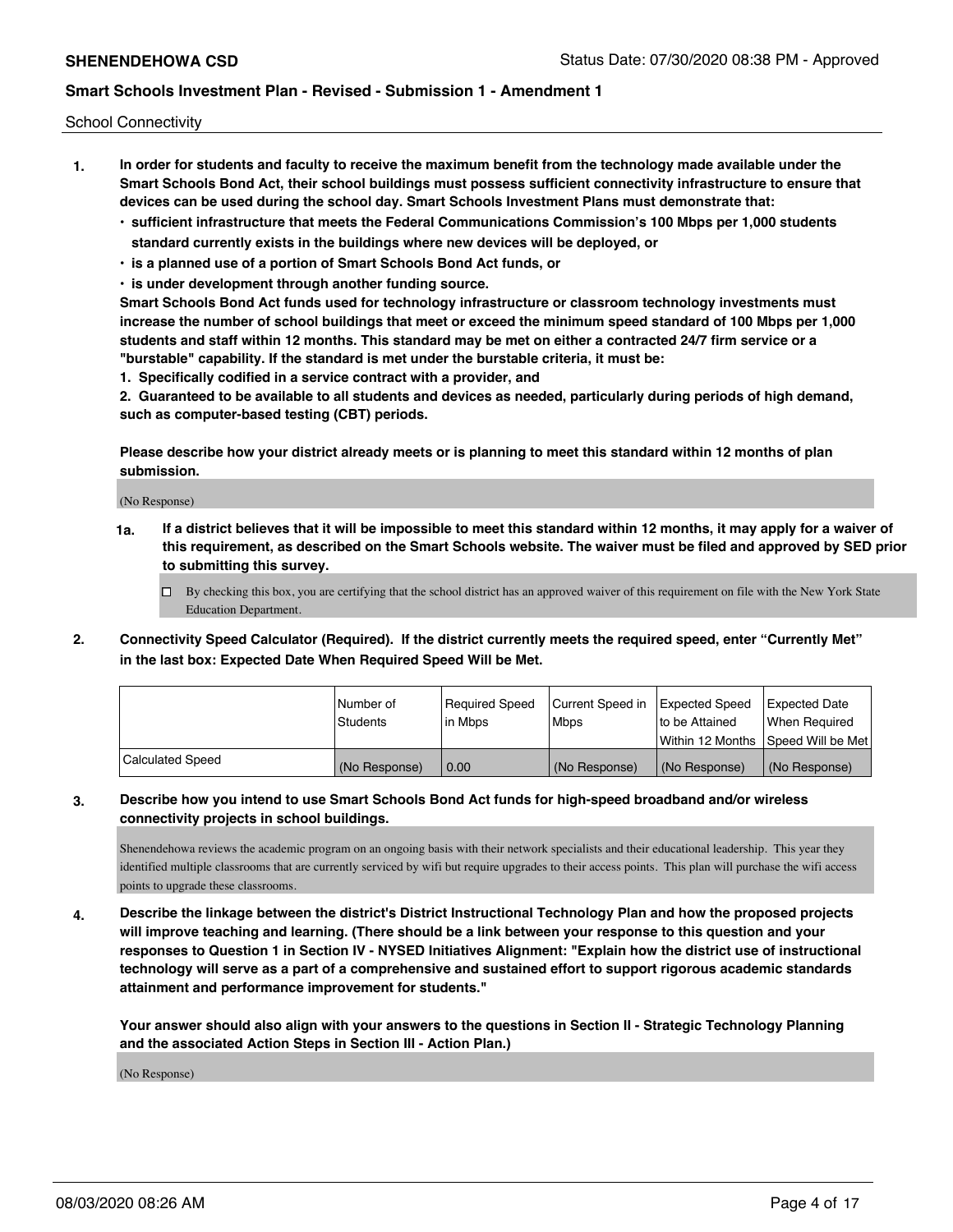School Connectivity

**5. If the district wishes to have students and staff access the Internet from wireless devices within the school building, or in close proximity to it, it must first ensure that it has a robust Wi-Fi network in place that has sufficient bandwidth to meet user demand.**

**Please describe how you have quantified this demand and how you plan to meet this demand.**

(No Response)

**6. Smart Schools plans with any expenditures in the School Connectivity category require a project number from the Office of Facilities Planning. Districts must submit an SSBA LOI and receive project numbers prior to submitting the SSIP. As indicated on the LOI, some projects may be eligible for a streamlined review and will not require a building permit.**

**Please indicate on a separate row each project number given to you by the Office of Facilities Planning.**

| Project Number        |  |
|-----------------------|--|
| 52-03-02-06-7-999-005 |  |
| 52-03-02-06-7-999-BA1 |  |

**7. Certain high-tech security and connectivity infrastructure projects may be eligible for an expedited review process as determined by the Office of Facilities Planning.**

**Was your project deemed eligible for streamlined review?**

Yes

**7a. Districts that choose the Streamlined Review Process will be required to certify that they have reviewed all installations with their licensed architect or engineer of record and provide that person's name and license number. The licensed professional must review the products and proposed method of installation prior to implementation and review the work during and after completion in order to affirm that the work was codecompliant, if requested.**

I certify that I have reviewed all installations with a licensed architect or engineer of record.

### **8. Include the name and license number of the architect or engineer of record.**

| Name                | License Number |
|---------------------|----------------|
| <b>Eric Sheffer</b> | 81621          |

#### **9. Public Expenditures – Loanable (Counts toward the nonpublic loan calculation)**

| Select the allowable expenditure type.<br>Repeat to add another item under each type. | <b>PUBLIC</b> Items to be<br>l Purchased | Quantity | <b>Cost Per Item</b> | <b>Total Cost</b> |
|---------------------------------------------------------------------------------------|------------------------------------------|----------|----------------------|-------------------|
| Network/Access Costs                                                                  | AIR-AP2802I-B-K9                         | l 22     | 850.00               | 18.700.00         |
|                                                                                       |                                          | 22       | 850.00               | 18.700            |

### **10. Public Expenditures – Non-Loanable (Does not count toward nonpublic loan calculation)**

| Select the allowable expenditure | <b>PUBLIC</b> Items to be purchased | Quantity      | Cost per Item | <b>Total Cost</b> |
|----------------------------------|-------------------------------------|---------------|---------------|-------------------|
| type.                            |                                     |               |               |                   |
| Repeat to add another item under |                                     |               |               |                   |
| each type.                       |                                     |               |               |                   |
| (No Response)                    | (No Response)                       | (No Response) | (No Response) | 0.00              |
|                                  |                                     | 0             | 0.00          |                   |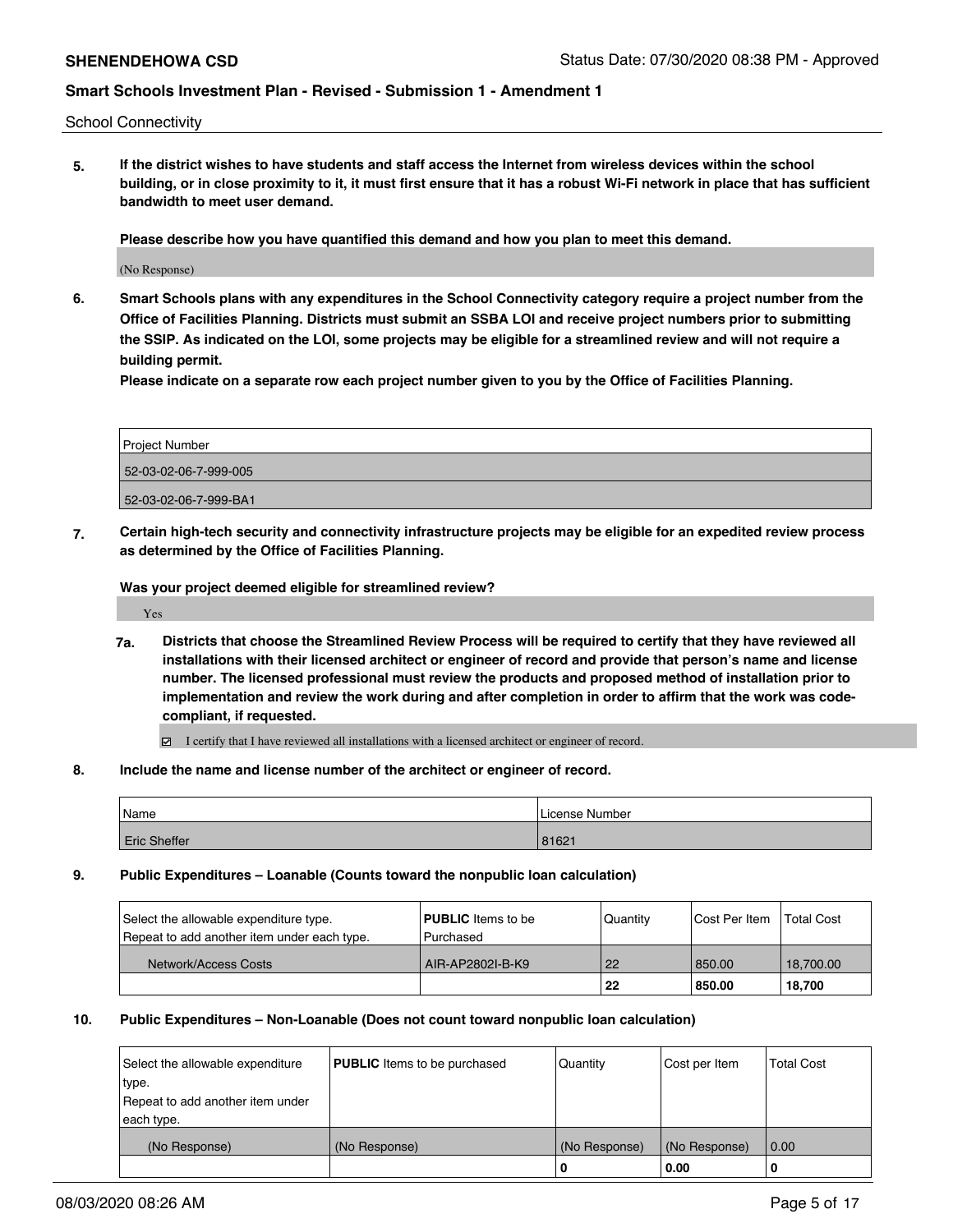School Connectivity

## **11. Final 2014-15 BEDS Enrollment to calculate Nonpublic Sharing Requirement (no changes allowed.)**

|            | Public Enrollment | I Nonpublic Enrollment | <b>Total Enrollment</b> | l Nonpublic Percentage |
|------------|-------------------|------------------------|-------------------------|------------------------|
| Enrollment | 9.803             | 192                    | 9.995.00                | 1.92                   |

### **12. Total Public Budget - Loanable (Counts toward the nonpublic loan calculation)**

|                                                    | Public Allocations | Estimated Nonpublic Loan<br>Amount | <b>Estimated Total Sub-Allocations</b> |
|----------------------------------------------------|--------------------|------------------------------------|----------------------------------------|
| Network/Access Costs                               | 18,700.00          | 366.26                             | 19,066.26                              |
| School Internal Connections and 0.00<br>Components |                    | 0.00                               | 0.00                                   |
| Other                                              | 0.00               | 0.00                               | 0.00                                   |
| Totals:                                            | 18,700.00          | 366                                | 19,066                                 |

## **13. Total Public Budget – Non-Loanable (Does not count toward the nonpublic loan calculation)**

|                                            | Sub-<br>Allocation |
|--------------------------------------------|--------------------|
| Network/Access Costs                       | 0.00               |
| <b>Outside Plant Costs</b>                 | 0.00               |
| School Internal Connections and Components | 0.00               |
| <b>Professional Services</b>               | 0.00               |
| Testing                                    | 0.00               |
| <b>Other Upfront Costs</b>                 | 0.00               |
| <b>Other Costs</b>                         | 0.00               |
| Totals:                                    | 0.00               |

# **14. School Connectivity Totals**

|                          | Total Sub-Allocations |
|--------------------------|-----------------------|
| Total Loanable Items     | 19,066.26             |
| Total Non-loanable Items | 0.00                  |
| <b>Totals:</b>           | 19,066                |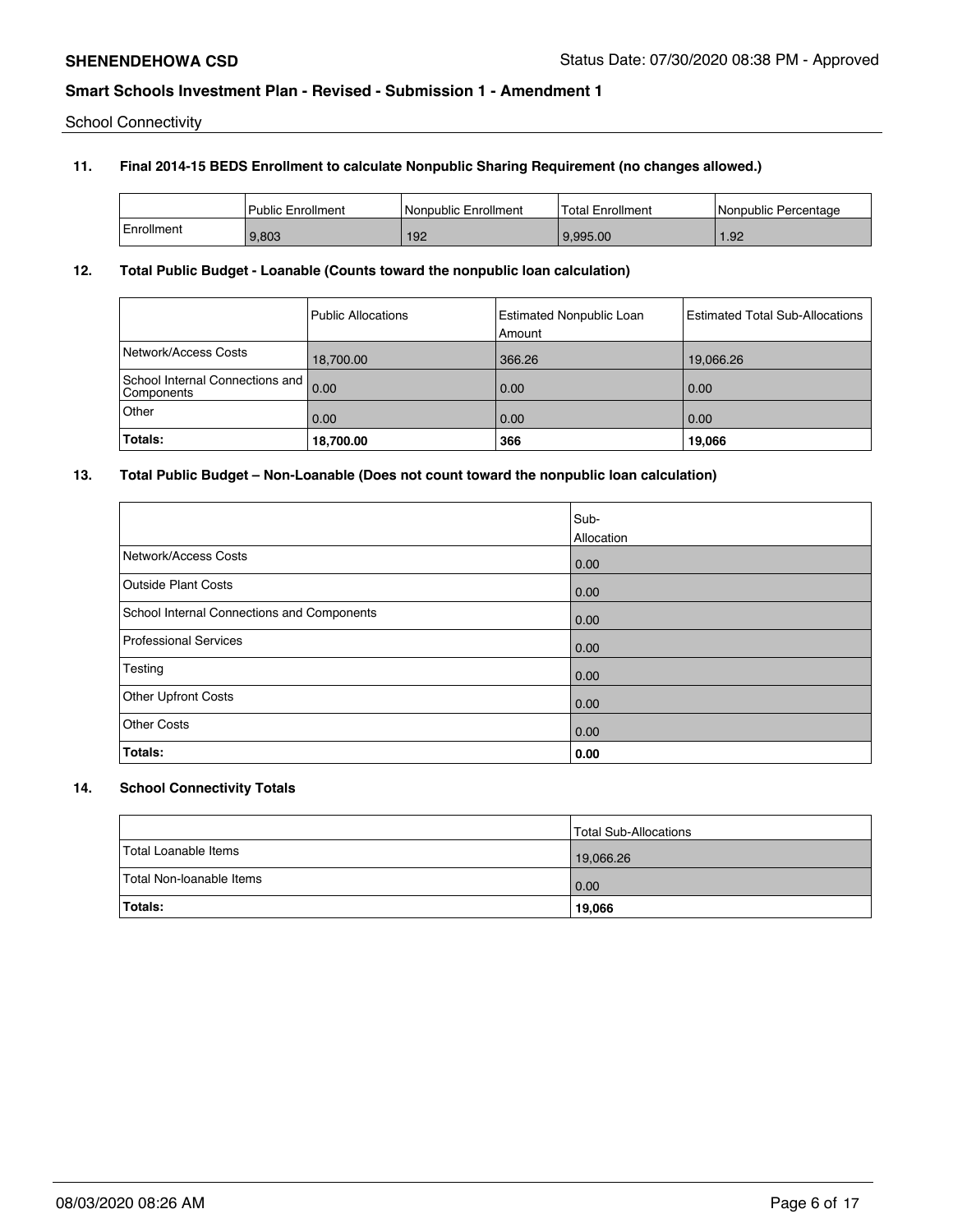Community Connectivity (Broadband and Wireless)

**1. Describe how you intend to use Smart Schools Bond Act funds for high-speed broadband and/or wireless connectivity projects in the community.**

(No Response)

**2. Please describe how the proposed project(s) will promote student achievement and increase student and/or staff access to the Internet in a manner that enhances student learning and/or instruction outside of the school day and/or school building.**

(No Response)

**3. Community connectivity projects must comply with all the necessary local building codes and regulations (building and related permits are not required prior to plan submission).**

 $\Box$  I certify that we will comply with all the necessary local building codes and regulations.

**4. Please describe the physical location of the proposed investment.**

(No Response)

**5. Please provide the initial list of partners participating in the Community Connectivity Broadband Project, along with their Federal Tax Identification (Employer Identification) number.**

| <b>Project Partners</b> | l Federal ID # |
|-------------------------|----------------|
| (No Response)           | (No Response)  |

**6. Please detail the type, quantity, per unit cost and total cost of the eligible items under each sub-category.**

| Select the allowable expenditure | Item to be purchased | Quantity      | Cost per Item | <b>Total Cost</b> |
|----------------------------------|----------------------|---------------|---------------|-------------------|
| type.                            |                      |               |               |                   |
| Repeat to add another item under |                      |               |               |                   |
| each type.                       |                      |               |               |                   |
| (No Response)                    | (No Response)        | (No Response) | (No Response) | 0.00              |
|                                  |                      | o             | 0.00          | 0                 |

**7. If you are submitting an allocation for Community Connectivity, complete this table.**

**Note that the calculated Total at the bottom of the table must equal the Total allocation for this category that you entered in the SSIP Overview overall budget.**

|                                    | Sub-Allocation |
|------------------------------------|----------------|
| Network/Access Costs               | (No Response)  |
| Outside Plant Costs                | (No Response)  |
| <b>Tower Costs</b>                 | (No Response)  |
| <b>Customer Premises Equipment</b> | (No Response)  |
| <b>Professional Services</b>       | (No Response)  |
| Testing                            | (No Response)  |
| <b>Other Upfront Costs</b>         | (No Response)  |
| <b>Other Costs</b>                 | (No Response)  |
| Totals:                            | 0.00           |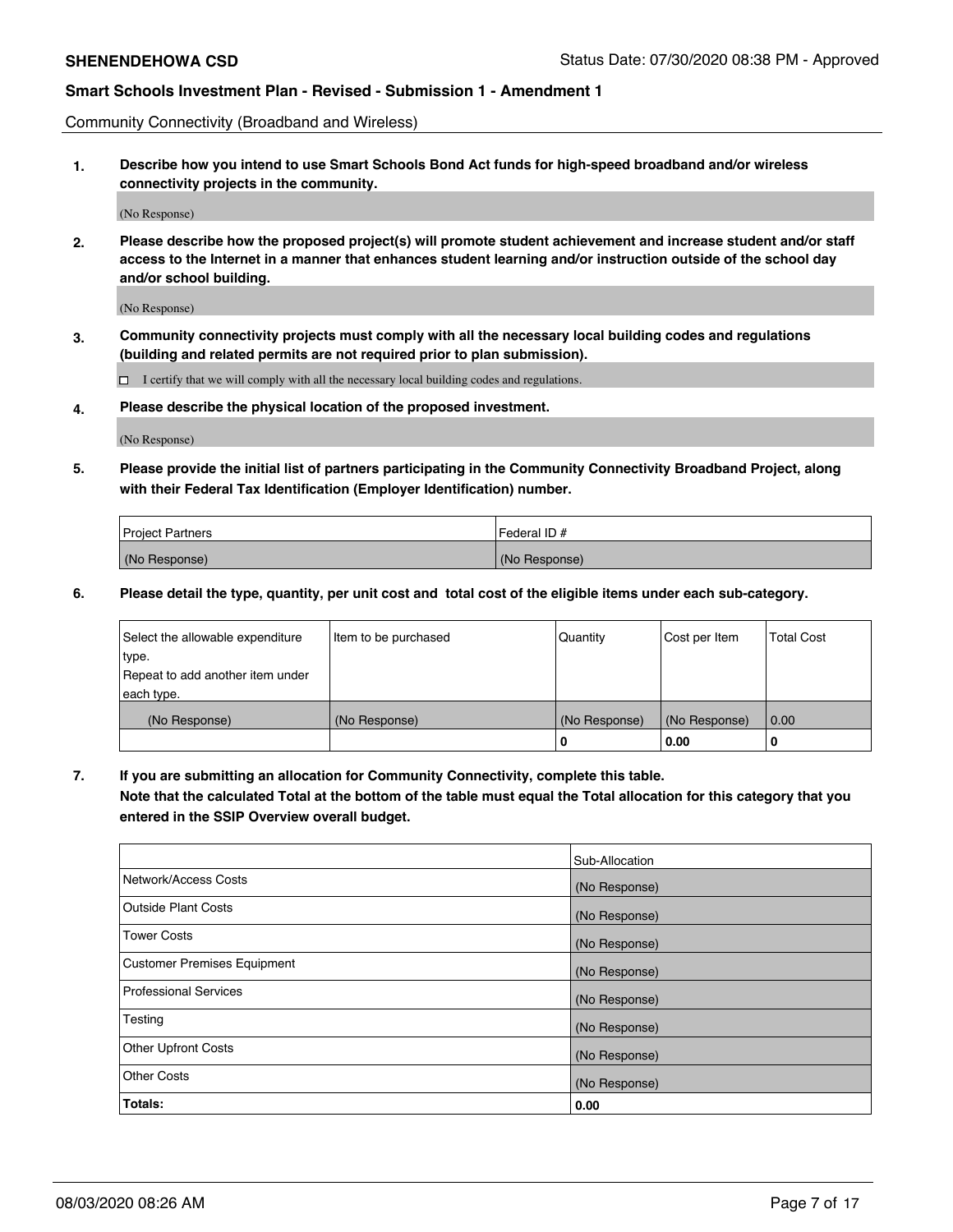## Classroom Learning Technology

**1. In order for students and faculty to receive the maximum benefit from the technology made available under the Smart Schools Bond Act, their school buildings must possess sufficient connectivity infrastructure to ensure that devices can be used during the school day. Smart Schools Investment Plans must demonstrate that sufficient infrastructure that meets the Federal Communications Commission's 100 Mbps per 1,000 students standard currently exists in the buildings where new devices will be deployed, or is a planned use of a portion of Smart Schools Bond Act funds, or is under development through another funding source. Smart Schools Bond Act funds used for technology infrastructure or classroom technology investments must increase the number of school buildings that meet or exceed the minimum speed standard of 100 Mbps per 1,000 students and staff within 12 months. This standard may be met on either a contracted 24/7 firm service or a "burstable" capability. If the standard is met under the burstable criteria, it must be:**

**1. Specifically codified in a service contract with a provider, and**

**2. Guaranteed to be available to all students and devices as needed, particularly during periods of high demand, such as computer-based testing (CBT) periods.**

**Please describe how your district already meets or is planning to meet this standard within 12 months of plan submission.**

Shenendehowa Central Schools subscribe to broadband services through the Northeast Regional Information Center. They currently exceed this standard.

- **1a. If a district believes that it will be impossible to meet this standard within 12 months, it may apply for a waiver of this requirement, as described on the Smart Schools website. The waiver must be filed and approved by SED prior to submitting this survey.**
	- By checking this box, you are certifying that the school district has an approved waiver of this requirement on file with the New York State Education Department.
- **2. Connectivity Speed Calculator (Required). If the district currently meets the required speed, enter "Currently Met" in the last box: Expected Date When Required Speed Will be Met.**

|                  | l Number of<br>Students | Required Speed<br>l in Mbps | Current Speed in<br>l Mbps | <b>Expected Speed</b><br>Ito be Attained<br>l Within 12 Months | <b>Expected Date</b><br>When Required<br>Speed Will be Met |
|------------------|-------------------------|-----------------------------|----------------------------|----------------------------------------------------------------|------------------------------------------------------------|
| Calculated Speed | 10.000                  | 1.000.00                    | 3000                       | 3000                                                           | currently met                                              |

**3. If the district wishes to have students and staff access the Internet from wireless devices within the school building, or in close proximity to it, it must first ensure that it has a robust Wi-Fi network in place that has sufficient bandwidth to meet user demand.**

**Please describe how you have quantified this demand and how you plan to meet this demand.**

Shenendehowa Central Schools has used Erate and Smart Schools to upgrade their wifi service district wide. On an ongoing basis, the network planning team from Shenenedehowa and the academic leadership team from the district and from each building regularly review the academic services and students assigned to each educational and public space in the district. The current plan provides saturation coverage for all students. The Classroom Connectivity section of this amendment includes funds for upgrading some access points this year.

**4. All New York State public school districts are required to complete and submit an Instructional Technology Plan survey to the New York State Education Department in compliance with Section 753 of the Education Law and per Part 100.12 of the Commissioner's Regulations.**

**Districts that include educational technology purchases as part of their Smart Schools Investment Plan must have a submitted and approved Instructional Technology Plan survey on file with the New York State Education Department.**

By checking this box, you are certifying that the school district has an approved Instructional Technology Plan survey on file with the New York State Education Department.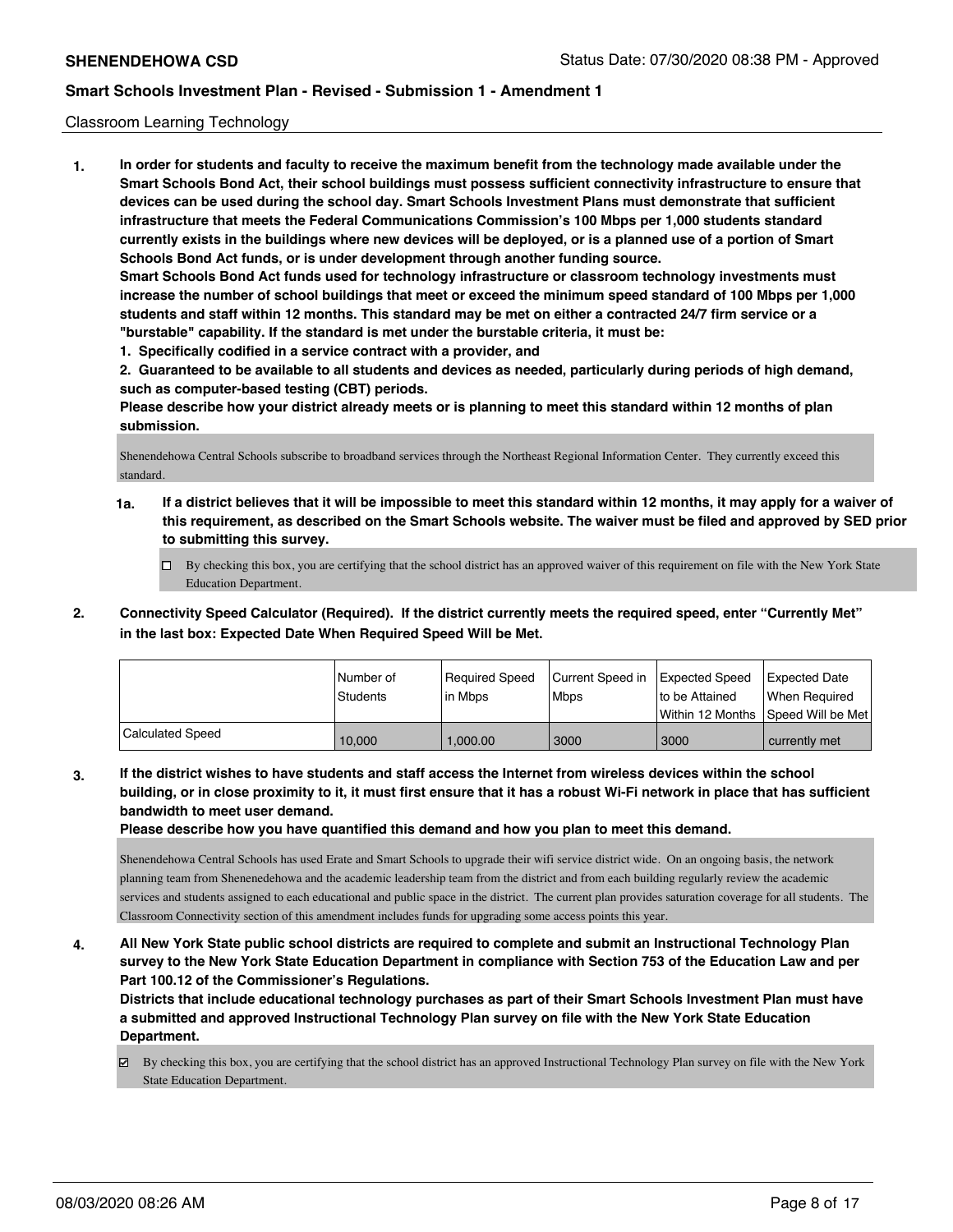Classroom Learning Technology

**5. Describe the devices you intend to purchase and their compatibility with existing or planned platforms or systems. Specifically address the adequacy of each facility's electrical, HVAC and other infrastructure necessary to install and support the operation of the planned technology.**

This amendment is requesting classroom devices for some classrooms that are being renovated. All of these rooms will receive replacement classroom computers, Active Panel displays, a laptop storage cart, laptop docking stations, replacement of a printer/plotter and a passive display. As these are replacement devices, and the rooms are being renovated, the electrical service and the HVAC are appropriate and can easily handle these devices.

The charging carts are consistent with the units currently in use in the district. This plan wants to equip the new student learning spaces with a charging capacity for student one-to-one devices.

The goal of these spaces is to transition from traditional lecture style classrooms to a student focused active learning environment. There is a large format printer/plotter included to support the student work in the Project Lead the Way and the architectural/drafting student labs. Additionally, the district wants to construct some student collaboration spaces similar to what they might experience in a work experience. Promethean boards work in some spaces, but in a Dell interactive display will allow the students to learn how to work collaboratively in small groups and present as if they were working in an architecture firm or with professional clients.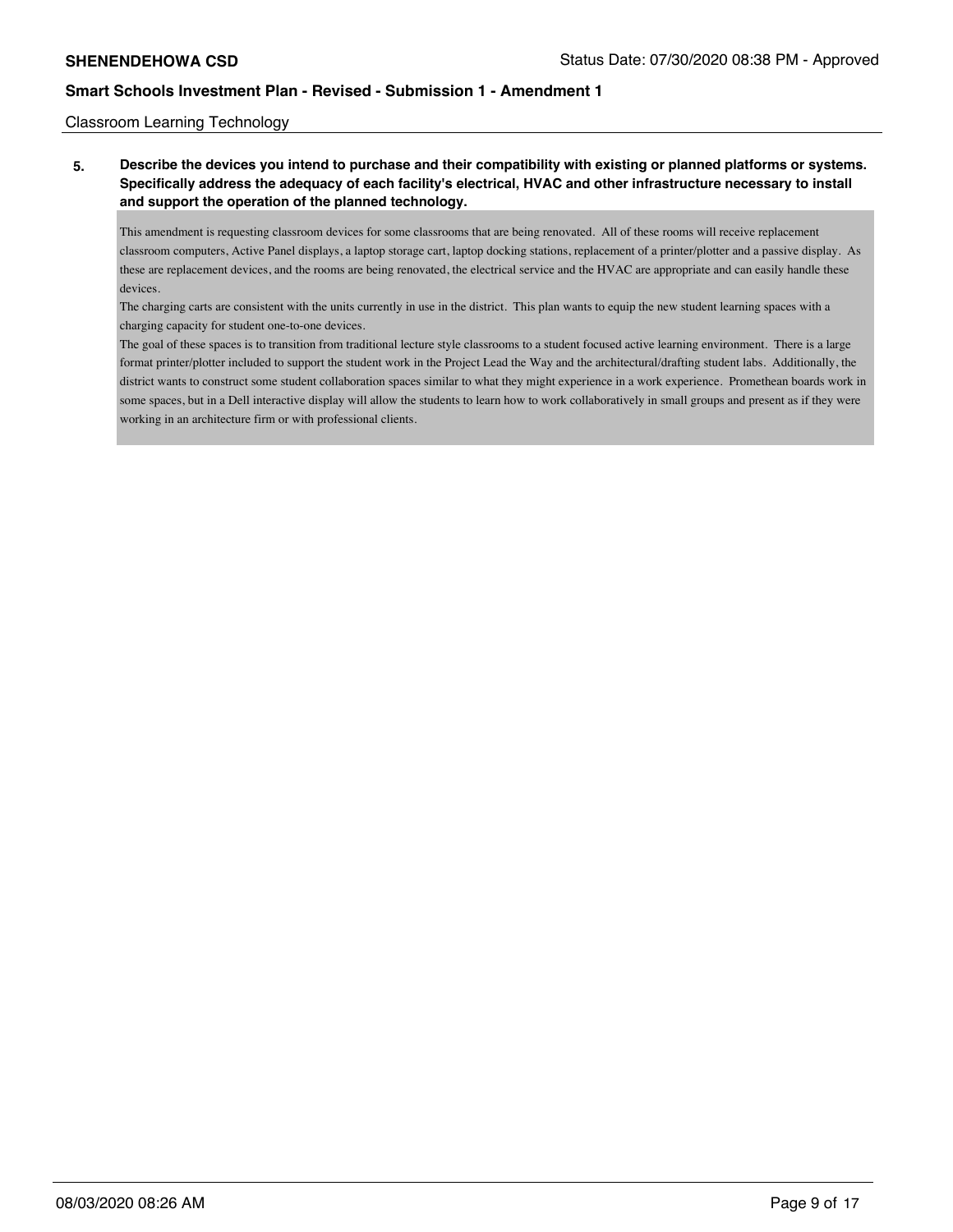## Classroom Learning Technology

- **6. Describe how the proposed technology purchases will:**
	- **> enhance differentiated instruction;**
	- **> expand student learning inside and outside the classroom;**
	- **> benefit students with disabilities and English language learners; and**
	- **> contribute to the reduction of other learning gaps that have been identified within the district.**

**The expectation is that districts will place a priority on addressing the needs of students who struggle to succeed in a rigorous curriculum. Responses in this section should specifically address this concern and align with the district's Instructional Technology Plan (in particular Question 2 of E. Curriculum and Instruction: "Does the district's instructional technology plan address the needs of students with disabilities to ensure equitable access to instruction, materials and assessments?" and Question 3 of the same section: "Does the district's instructional technology plan address the provision of assistive technology specifically for students with disabilities to ensure access to and participation in the general curriculum?")**

**In addition, describe how the district ensures equitable access to instruction, materials and assessments and participation in the general curriculum for both SWD and English Language Learners/Multilingual Learners (ELL/MLL) students.**

While this plan targets a specific group of multi-use classrooms, they demonstrate the commitment that Shenendehowa makes to all students and the success of all students. They are a one-to-one district and during the recent pandemic had "drive by" distribution of devices for those students who didn't have their device at home.

One exciting components is the opportunity for active learning in the Technology Lab spaces. Students can work with professional software, and the professional devices and equipment they might need to be familiar with when transitioning to a professional experience. The students can represent diverse students who might not always work together. A student who might be mechanically inclined can collaborate with a student who might be artistically focused to design and build a customer product. Additionally, the collaborative groups will have the opportunity to complete tasks and be evaluated as if they were working in that same professional environment. These spaces will include large scale plotters and interactive Dell displays that are more commonly found in the small, professional, collaboration spaces. Imagine four or five students working in a smaller space as a team before presenting their solution to a hypothetical customer issues.

Shenendehowa was one of the first districts to adopt the Google platform as their student learning platform in the Capitol region of New York. This platform is particularly beneficial to students with disabilities and multi language learners. One of the challenges of a multi language or English as a Second Language Learner is the translation of materials. A translator in the student's native language may only be available for limited times and probably not during classroom times or outside of school hours. Google has a built in translation software. The software can translate directly from a native language to English and from the English to the native language when the student requires the service. If the student is in class and they receive a document, the software can translate it to their native language. If they are home working on assignments, they can find resources in their native language and translate it to English for utilization immediately. No delay. Services when the student needs it.

The Google platform is hardware agnostic. No student would be penalized for operating on an Apple device or an ancient Windows device. No problem from working with Office 98 or Office 10 or 19. As long as there is a Chrome browser installed, they can access their cloud based work. Sorry. No excuse that the dog ate their homework or the teacher's computer can't read their document if the Google cloud based platform is available. Students with disabilities primarily need extended access to materials. If a student requires access to a device outside of class schedules, they are assigned a device. It is even more exciting that the student can easily access their classroom work in class, after class, at McDonalds, or Barnes and Noble. When the student sits down with a one-to-one teacher, aid, or parent, the device can access the Google Cloud and the student's materials are there.

# **7. Where appropriate, describe how the proposed technology purchases will enhance ongoing communication with parents and other stakeholders and help the district facilitate technology-based regional partnerships, including distance learning and other efforts.**

Shenendehowa Central Schools represents a community with a high commitment and high expectation for the utilization of technology for enhancing ongoing communication between parents, staff, students and the other stakeholders in the community. All of the student and staff devices are equipped with video cameras and microphones. This makes those devices portable distant learning centers. A student or group of students have the capacity to reach out to a resource from their devices. There is no complicated scheduling of a dedicated room or special bandwidth. Shenendehowa is committed to parent-student-school communication. They have adopted a student management system with a robust parent portal. Parents using this portal can access student attendance, assignments, progress and teacher contact information in a real time basis. No parent will be required to wait until the traditional paper report card arrives home after six weeks.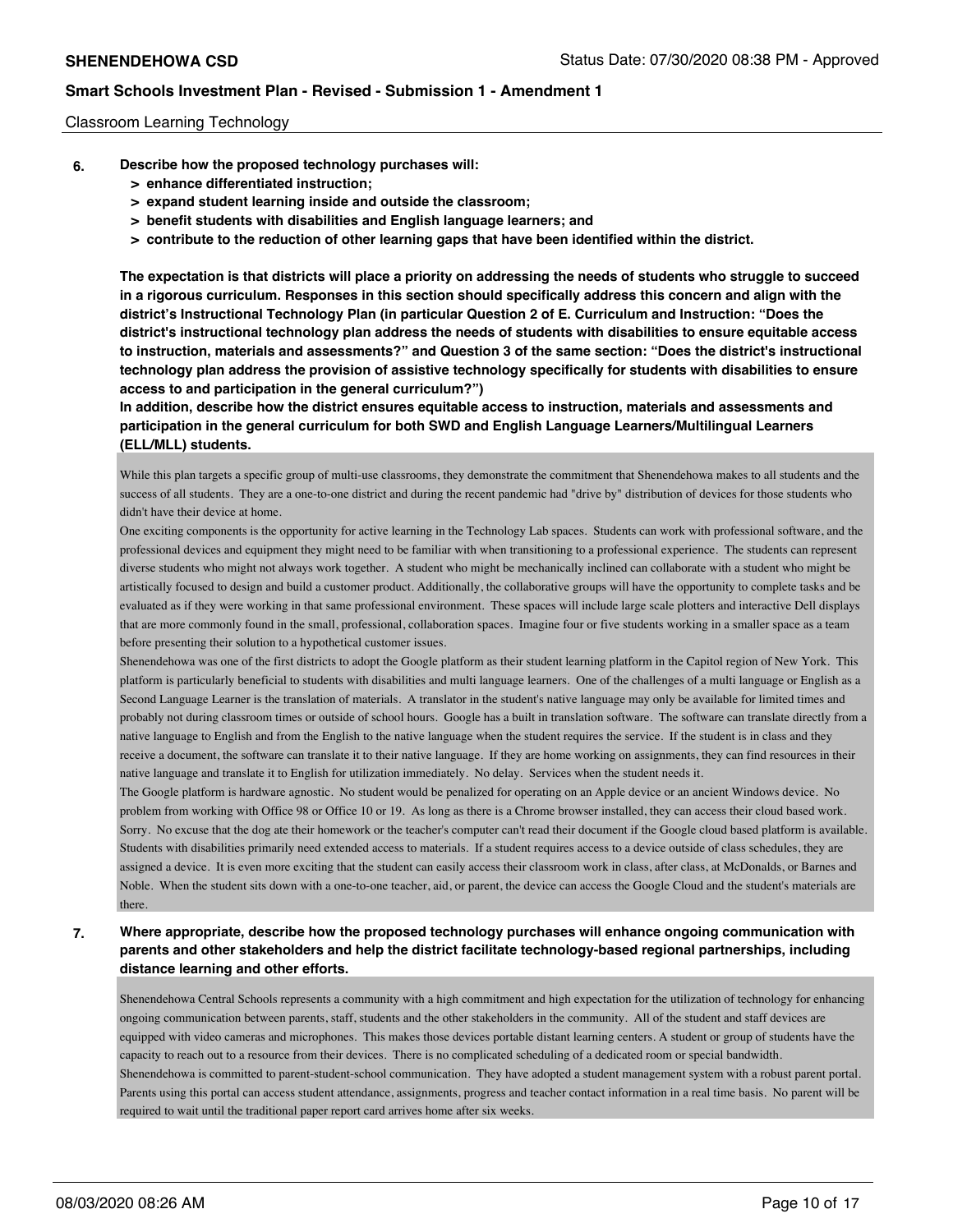### Classroom Learning Technology

**8. Describe the district's plan to provide professional development to ensure that administrators, teachers and staff can employ the technology purchased to enhance instruction successfully.**

**Note: This response should be aligned and expanded upon in accordance with your district's response to Question 1 of F. Professional Development of your Instructional Technology Plan: "Please provide a summary of professional development offered to teachers and staff, for the time period covered by this plan, to support technology to enhance teaching and learning. Please include topics, audience and method of delivery within your summary."**

Shenendehowa offers a wide assortment of Professional Development for all of the faculty focusing on the basics and on specialty instructional resources.

All teachers are required to participate in and demonstrate competency in the basic Google skills including Docs, Sheets, and Slides. These tools allow students and teachers to operate on a common platform with basic tools for day-to-day assignments. Additionally, the package allows the users to import and export documents from other popular tools such as Microsoft Office.

Teachers are also required to participate in Google Classroom and Google Meet training. In the recent shut down caused by the Corona pandemic the students and teachers tranisitioned seemlessly to remote learning using these tools. Work continued. Instruction continued. Students continued to advance.

Teachers are offered training on Active Panel interactive Displays at two levels. The teacher must complete a basic traning course in the operation of the Active Panel, and then they are offered instructional area training. Elementary teachers are trained on elementary use. Science teachers learn how to expand their offerings in the science areas. English language and related arts teachers train with other teachers in their areas. Relevant instruction for student success instead of generic instruction with no application.

Finally, Shenendehowa has offered two staff development sessions for teachers which expands the power of technology. The first is a Learning Management Tool for primary level students called See Saw. This package allows teachers to assign individual expanded opportunities and remediation based on particular student requirements. Students struggling with a concept in math can receive remedial instruction and additional opportunities to be successful. Students who have mastered a concept can expand or add additional learning experiences via the See Saw package. Across the district staff members have been trained on a package calle Edoctrina. This assement builder package expands the assessment opportunities for the teachers and the diagnostic resources via that assessment. Not only does the teacher understand what questions the students missed, but they can identify patterns of questions that might have been missed and even which distractors that might have been chosen. Did the students understand the concept or should the instructional model be adjusted to help additional students to be successful.

- **9. Districts must contact one of the SUNY/CUNY teacher preparation programs listed on the document on the left side of the page that supplies the largest number of the district's new teachers to request advice on innovative uses and best practices at the intersection of pedagogy and educational technology.**
	- By checking this box, you certify that you have contacted the SUNY/CUNY teacher preparation program that supplies the largest number of your new teachers to request advice on these issues.

#### **9a. Please enter the name of the SUNY or CUNY Institution that you contacted.**

SUNY Albany

**9b. Enter the primary Institution phone number.**

#### 518-442-5092

**9c. Enter the name of the contact person with whom you consulted and/or will be collaborating with on innovative uses of technology and best practices.**

Dr. Jason Lane

- **10. To ensure the sustainability of technology purchases made with Smart Schools funds, districts must demonstrate a long-term plan to maintain and replace technology purchases supported by Smart Schools Bond Act funds. This sustainability plan shall demonstrate a district's capacity to support recurring costs of use that are ineligible for Smart Schools Bond Act funding such as device maintenance, technical support, Internet and wireless fees, maintenance of hotspots, staff professional development, building maintenance and the replacement of incidental items. Further, such a sustainability plan shall include a long-term plan for the replacement of purchased devices and equipment at the end of their useful life with other funding sources.**
	- $\boxtimes$  By checking this box, you certify that the district has a sustainability plan as described above.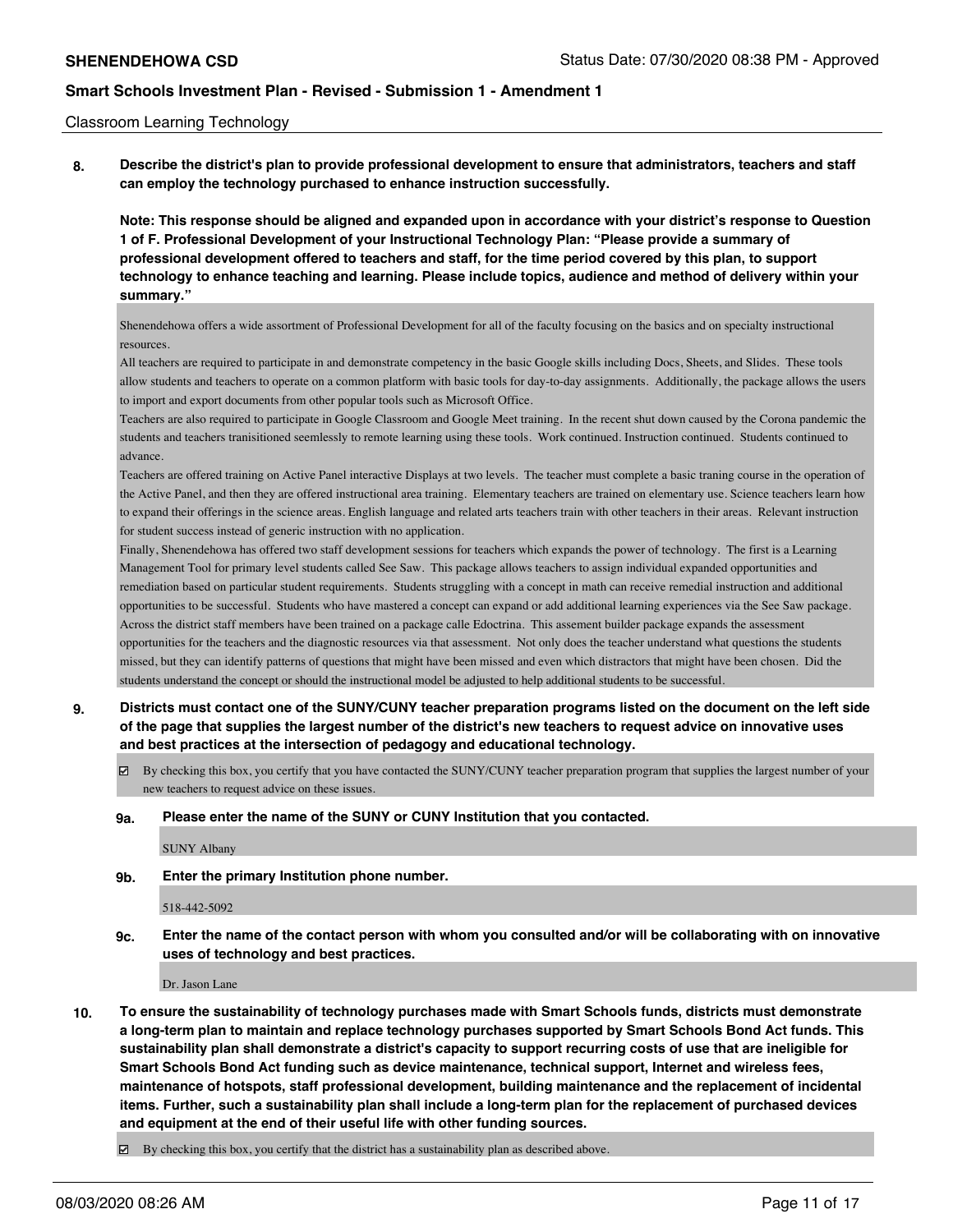Classroom Learning Technology

**11. Districts must ensure that devices purchased with Smart Schools Bond funds will be distributed, prepared for use, maintained and supported appropriately. Districts must maintain detailed device inventories in accordance with generally accepted accounting principles.**

By checking this box, you certify that the district has a distribution and inventory management plan and system in place.

## **12. Please detail the type, quantity, per unit cost and total cost of the eligible items under each sub-category.**

| Select the allowable expenditure | I Item to be Purchased                                                  | Quantity       | Cost per Item | <b>Total Cost</b> |
|----------------------------------|-------------------------------------------------------------------------|----------------|---------------|-------------------|
| type.                            |                                                                         |                |               |                   |
| Repeat to add another item under |                                                                         |                |               |                   |
| each type.                       |                                                                         |                |               |                   |
| Interactive Whiteboards          | <b>Promethean Active Panels</b>                                         | 23             | 3,750.00      | 86,250.00         |
| <b>Desktop Computers</b>         | Dell XPS 8930 Desktop                                                   | 150            | 1,110.00      | 166,500.00        |
| <b>Other Costs</b>               | Dell laptop docking station                                             | 20             | 290.00        | 5,800.00          |
| <b>Other Costs</b>               | Laptop Charging and storage cart                                        |                | 900.00        | 900.00            |
| <b>Other Costs</b>               | HP DesignJet Z6 PostScript - large-<br>format printer - color - ink-jet | $\overline{2}$ | 3,800.00      | 7,600.00          |
|                                  |                                                                         |                |               |                   |
| <b>Other Costs</b>               | Dell 55 4K Conference Room Monitor -                                    | 3              | 1,750.00      | 5,250.00          |
|                                  | C5519Q                                                                  |                |               |                   |
|                                  |                                                                         | 199            | 11,600.00     | 272,300           |

## **13. Final 2014-15 BEDS Enrollment to calculate Nonpublic Sharing Requirement (no changes allowed.)**

|            | <b>Public Enrollment</b> | Nonpublic Enrollment | <b>Total Enrollment</b> | Nonpublic<br>Percentage |
|------------|--------------------------|----------------------|-------------------------|-------------------------|
| Enrollment | 9.803                    | 192                  | 9.995.00                | 1.92                    |

## **14. If you are submitting an allocation for Classroom Learning Technology complete this table.**

|                         | Public School Sub-Allocation | <b>Estimated Nonpublic Loan</b><br>Amount<br>(Based on Percentage Above) | Estimated Total Public and<br>Nonpublic Sub-Allocation |
|-------------------------|------------------------------|--------------------------------------------------------------------------|--------------------------------------------------------|
| Interactive Whiteboards | 86,250.00                    | 1,689.28                                                                 | 87,939.28                                              |
| Computer Servers        | 0.00                         | 0.00                                                                     | 0.00                                                   |
| Desktop Computers       | 166,500.00                   | 3,261.04                                                                 | 169,761.04                                             |
| Laptop Computers        | 0.00                         | 0.00                                                                     | 0.00                                                   |
| <b>Tablet Computers</b> | 0.00                         | 0.00                                                                     | 0.00                                                   |
| Other Costs             | 19,550.00                    | 382.90                                                                   | 19,932.90                                              |
| Totals:                 | 272,300.00                   | 5,333                                                                    | 277,633                                                |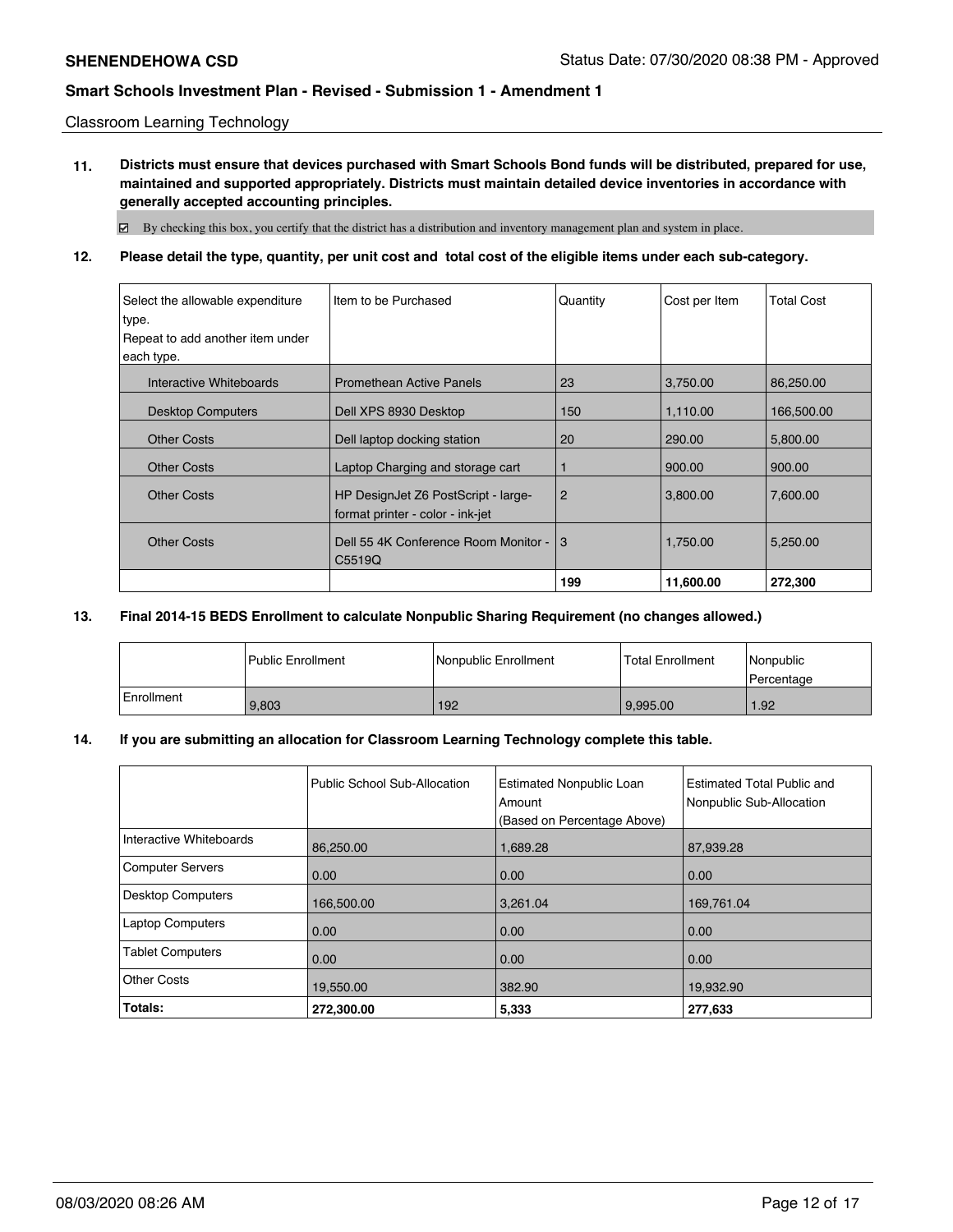### Pre-Kindergarten Classrooms

**1. Provide information regarding how and where the district is currently serving pre-kindergarten students and justify the need for additional space with enrollment projections over 3 years.**

(No Response)

- **2. Describe the district's plan to construct, enhance or modernize education facilities to accommodate prekindergarten programs. Such plans must include:**
	- **Specific descriptions of what the district intends to do to each space;**
	- **An affirmation that new pre-kindergarten classrooms will contain a minimum of 900 square feet per classroom;**
	- **The number of classrooms involved;**
	- **The approximate construction costs per classroom; and**
	- **Confirmation that the space is district-owned or has a long-term lease that exceeds the probable useful life of the improvements.**

(No Response)

**3. Smart Schools Bond Act funds may only be used for capital construction costs. Describe the type and amount of additional funds that will be required to support ineligible ongoing costs (e.g. instruction, supplies) associated with any additional pre-kindergarten classrooms that the district plans to add.**

(No Response)

**4. All plans and specifications for the erection, repair, enlargement or remodeling of school buildings in any public school district in the State must be reviewed and approved by the Commissioner. Districts that plan capital projects using their Smart Schools Bond Act funds will undergo a Preliminary Review Process by the Office of Facilities Planning.**

**Please indicate on a separate row each project number given to you by the Office of Facilities Planning.**

| Project Number |  |
|----------------|--|
| (No Response)  |  |
|                |  |

**5. Please detail the type, quantity, per unit cost and total cost of the eligible items under each sub-category.**

| Select the allowable expenditure | Item to be purchased | Quantity      | Cost per Item | <b>Total Cost</b> |
|----------------------------------|----------------------|---------------|---------------|-------------------|
| type.                            |                      |               |               |                   |
| Repeat to add another item under |                      |               |               |                   |
| each type.                       |                      |               |               |                   |
| (No Response)                    | (No Response)        | (No Response) | (No Response) | 0.00              |
|                                  |                      | υ             | 0.00          |                   |

**6. If you have made an allocation for Pre-Kindergarten Classrooms, complete this table. Note that the calculated Total at the bottom of the table must equal the Total allocation for this category that you entered in the SSIP Overview overall budget.**

|                                          | Sub-Allocation |
|------------------------------------------|----------------|
| Construct Pre-K Classrooms               | (No Response)  |
| Enhance/Modernize Educational Facilities | (No Response)  |
| <b>Other Costs</b>                       | (No Response)  |
| Totals:                                  | 0.00           |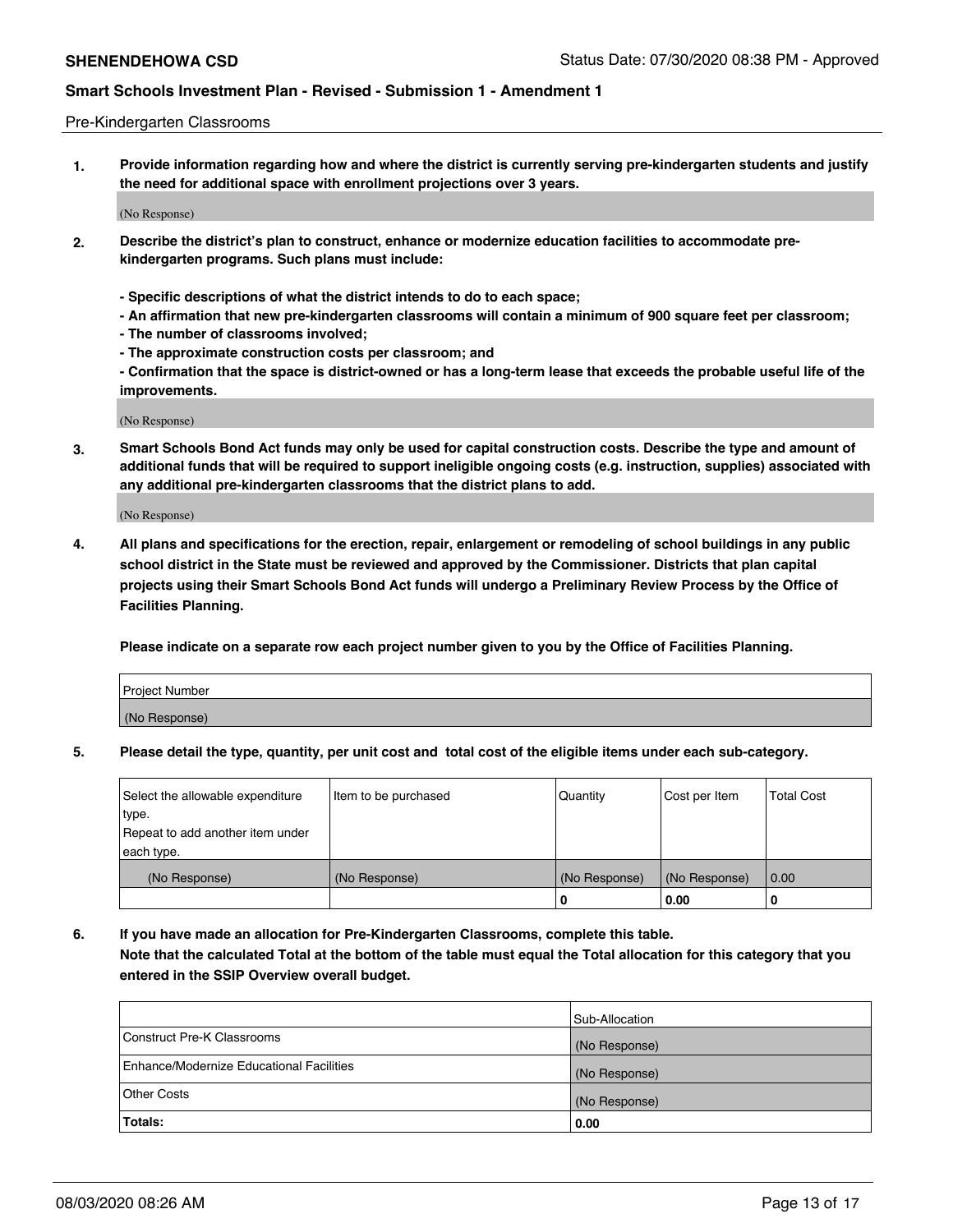Replace Transportable Classrooms

**1. Describe the district's plan to construct, enhance or modernize education facilities to provide high-quality instructional space by replacing transportable classrooms.**

(No Response)

**2. All plans and specifications for the erection, repair, enlargement or remodeling of school buildings in any public school district in the State must be reviewed and approved by the Commissioner. Districts that plan capital projects using their Smart Schools Bond Act funds will undergo a Preliminary Review Process by the Office of Facilities Planning.**

**Please indicate on a separate row each project number given to you by the Office of Facilities Planning.**

| Project Number |  |
|----------------|--|
|                |  |
|                |  |
| (No Response)  |  |
|                |  |

**3. For large projects that seek to blend Smart Schools Bond Act dollars with other funds, please note that Smart Schools Bond Act funds can be allocated on a pro rata basis depending on the number of new classrooms built that directly replace transportable classroom units.**

**If a district seeks to blend Smart Schools Bond Act dollars with other funds describe below what other funds are being used and what portion of the money will be Smart Schools Bond Act funds.**

(No Response)

**4. Please detail the type, quantity, per unit cost and total cost of the eligible items under each sub-category.**

| Select the allowable expenditure<br>∣type. | Item to be purchased | Quantity      | Cost per Item | Total Cost |
|--------------------------------------------|----------------------|---------------|---------------|------------|
| Repeat to add another item under           |                      |               |               |            |
| each type.<br>(No Response)                | (No Response)        | (No Response) | (No Response) | 0.00       |
|                                            |                      | u             | 0.00          | -0         |

**5. If you have made an allocation for Replace Transportable Classrooms, complete this table. Note that the calculated Total at the bottom of the table must equal the Total allocation for this category that you entered in the SSIP Overview overall budget.**

|                                                | Sub-Allocation |
|------------------------------------------------|----------------|
| Construct New Instructional Space              | (No Response)  |
| Enhance/Modernize Existing Instructional Space | (No Response)  |
| Other Costs                                    | (No Response)  |
| Totals:                                        | 0.00           |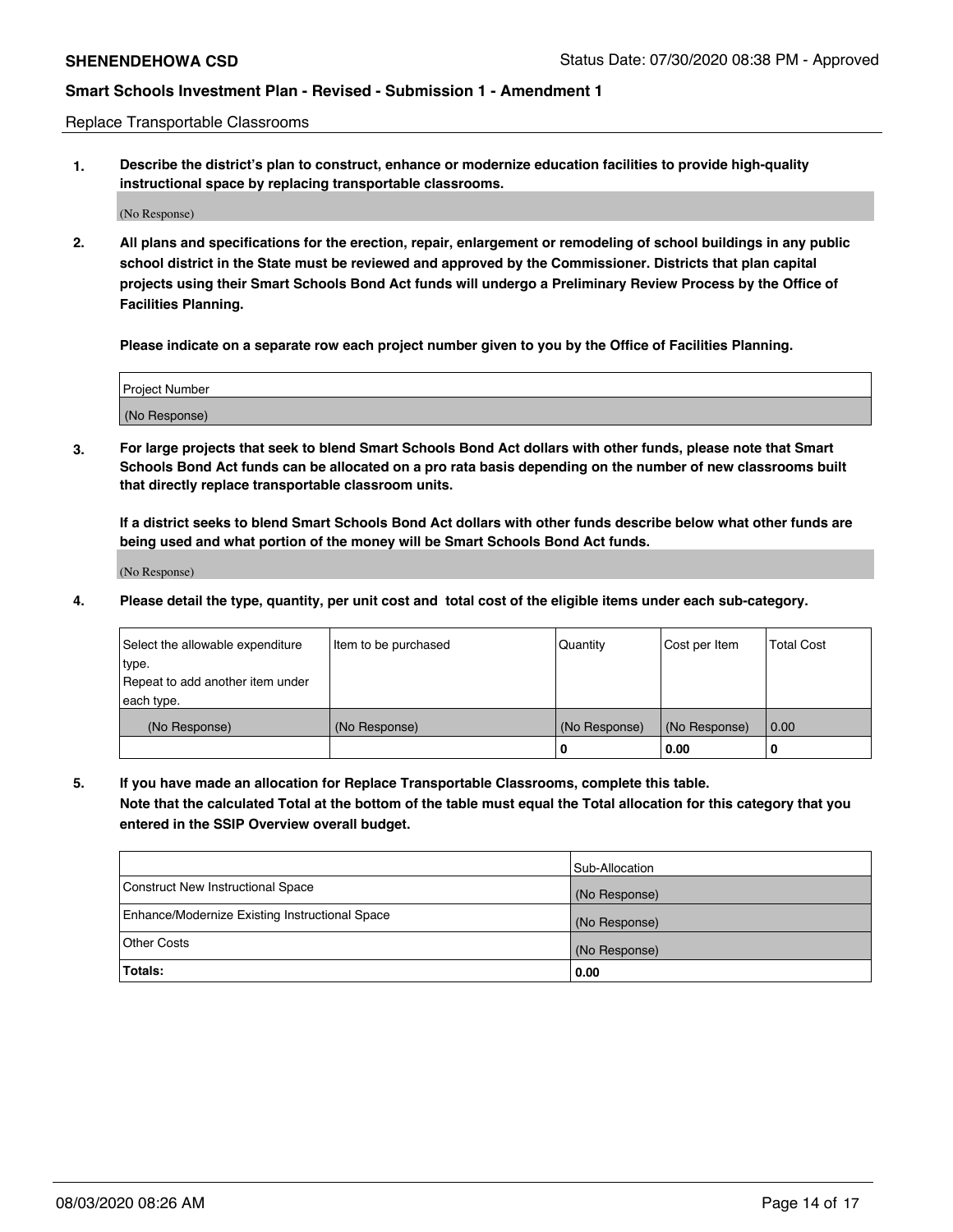High-Tech Security Features

**1. Describe how you intend to use Smart Schools Bond Act funds to install high-tech security features in school buildings and on school campuses.**

(No Response)

**2. All plans and specifications for the erection, repair, enlargement or remodeling of school buildings in any public school district in the State must be reviewed and approved by the Commissioner. Smart Schools plans with any expenditures in the High-Tech Security category require a project number from the Office of Facilities Planning. Districts must submit an SSBA LOI and receive project numbers prior to submitting the SSIP. As indicated on the LOI, some projects may be eligible for a streamlined review and will not require a building permit. Please indicate on a separate row each project number given to you by the Office of Facilities Planning.**

| <b>Project Number</b> |  |  |
|-----------------------|--|--|
| (No Response)         |  |  |

- **3. Was your project deemed eligible for streamlined Review?**
	- Yes
	- $\hfill \square$  <br> No
- **4. Include the name and license number of the architect or engineer of record.**

| Name          | ∣License Number |
|---------------|-----------------|
| (No Response) | (No Response)   |

**5. Please detail the type, quantity, per unit cost and total cost of the eligible items under each sub-category.**

| Select the allowable expenditure<br>∣type. | Item to be purchased | Quantity      | Cost per Item | <b>Total Cost</b> |
|--------------------------------------------|----------------------|---------------|---------------|-------------------|
| Repeat to add another item under           |                      |               |               |                   |
| each type.                                 |                      |               |               |                   |
| (No Response)                              | (No Response)        | (No Response) | (No Response) | 0.00              |
|                                            |                      | 0             | 0.00          | O                 |

**6. If you have made an allocation for High-Tech Security Features, complete this table.**

**Enter each Sub-category Public Allocation based on the the expenditures listed in Table #5.**

|                                                      | Sub-Allocation |
|------------------------------------------------------|----------------|
| Capital-Intensive Security Project (Standard Review) | (No Response)  |
| Electronic Security System                           | (No Response)  |
| <b>Entry Control System</b>                          | (No Response)  |
| Approved Door Hardening Project                      | (No Response)  |
| Other Costs                                          | (No Response)  |
| Totals:                                              | 0.00           |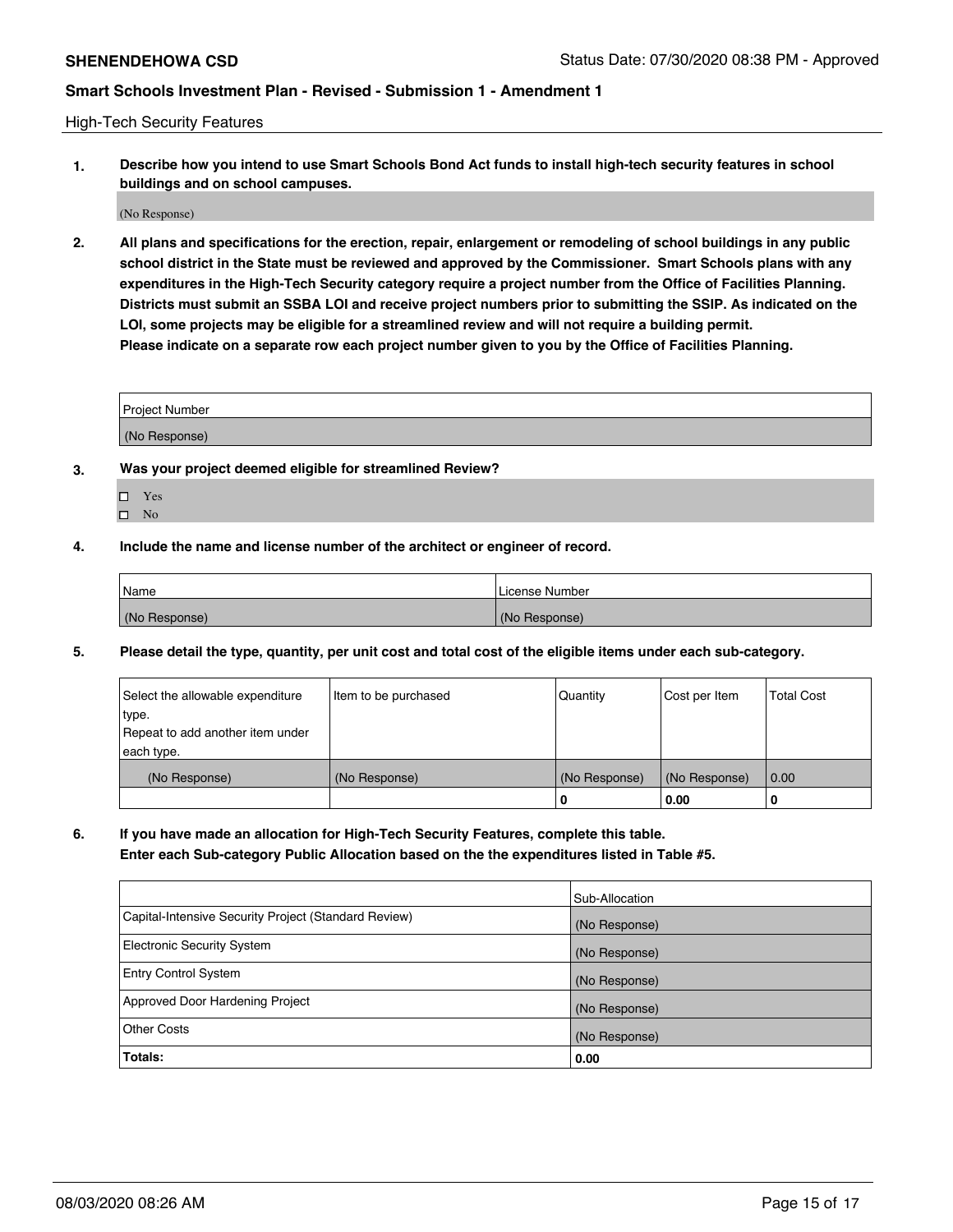Non-Public Schools

# **1. Describe your plan to utilize SSBA funds to purchase devices and loan to the nonpublic schools within your district. Please specify what devices have been requested by the nonpublic schools. If the nonpublic schools have not finalized requests, the district should provide the date nonpublic schools will submit the request by.**

The Shenendehowa Central School District has a long and strong relationship with the Non-Public partners. In the originally submitted plan funds were included in the plan by the district with three of the four non-public partners. Unfortunately, due to the current pandemic, our non-public partners have been very difficult to contact and while we normally expect a response on two to three weeks, we anticipate the response to this application stretching out. We are allocating the funds and will ask the partners to identify their requests at their earliest opportunity.

**2. A final Smart Schools Investment Plan cannot be approved until school authorities have adopted regulations specifying the date by which requests from nonpublic schools for the purchase and loan of Smart Schools Bond Act classroom technology must be received by the district.**

By checking this box, you certify that you have such a plan and associated regulations in place that have been made public.

**2a. Please enter the date each year nonpublic schools must request loanable items from the school district. This date cannot be earlier than June 1 of the previous school year.**

June 30

## **3. Final 2014-15 BEDS Enrollment to calculate Nonpublic Sharing Requirement (no changes allowed.)**

|            | <b>Public Enrollment</b> | Nonpublic Enrollment | <b>Total Enrollment</b> | Nonpublic Percentage |
|------------|--------------------------|----------------------|-------------------------|----------------------|
| Enrollment | 9.803                    | 192                  | 9.995.00                | 1.92                 |

## **4. Nonpublic Loan Calculator**

|                                                                  | Loanable       | Loanable   | Additional       | l Estimated | Previously  | Cumulative | <b>Final Per</b> | <b>Final Total</b> |
|------------------------------------------------------------------|----------------|------------|------------------|-------------|-------------|------------|------------------|--------------------|
|                                                                  | School         | Classroom  | Nonpublic        | Per Pupil   | Approved    | Per Pupil  | Pupil Loan       | Loan               |
|                                                                  | l Connectivitv | Technology | Loan             | Amount -    | l Per Pupil | Loan       | Amount -         | Amount -           |
|                                                                  |                |            | (Optional)       | This Plan   | Amount(s)   | Amount     | This Plan        | This Plan          |
| Required Nonpublic<br>l Loan                                     | 19.066.26      | 277.633.22 |                  | 29.68       | 32.26       | 61.95      | 29.68            | 5.699.48           |
| <b>Final Adjusted Loan</b><br> - (If additional loan<br>  funds) | 19.066.26      | 277.633.22 | (No<br>Response) | 29.68       | 32.26       | 61.95      | 29.68            | 5.699.48           |

#### **5. Nonpublic Share**

|                                          | Final Per Pupil Amount | Final Nonpublic Loan Amount |
|------------------------------------------|------------------------|-----------------------------|
| Pending and Previously<br>Approved Plans | 32.26                  | 6,194.48                    |
| This Plan                                | 29.68                  | 5.699.48                    |
| Total                                    | 61.95                  | 11,893.96                   |

#### **6. Distribution of Nonpublic Loan Amount by School**

| Nonpublic School Name                         | 2018-19 K-12 Enrollment | Special Ed School? If Yes, not eligible |
|-----------------------------------------------|-------------------------|-----------------------------------------|
| LEARNING TO KNOW EDUCATIONAL<br><b>CENTER</b> | 18                      | l No                                    |
| <b>MOTHER TERESA ACADEMY</b>                  | 23                      | l No                                    |
| SARA MARIE SCHOOL (THE)                       | 33                      | l No                                    |
| <b>ST GEORGE'S SCHOOL</b>                     | 25                      | l No                                    |

**7. Please detail the type, quantity and per unit cost of the eligible items under each sub-category.**